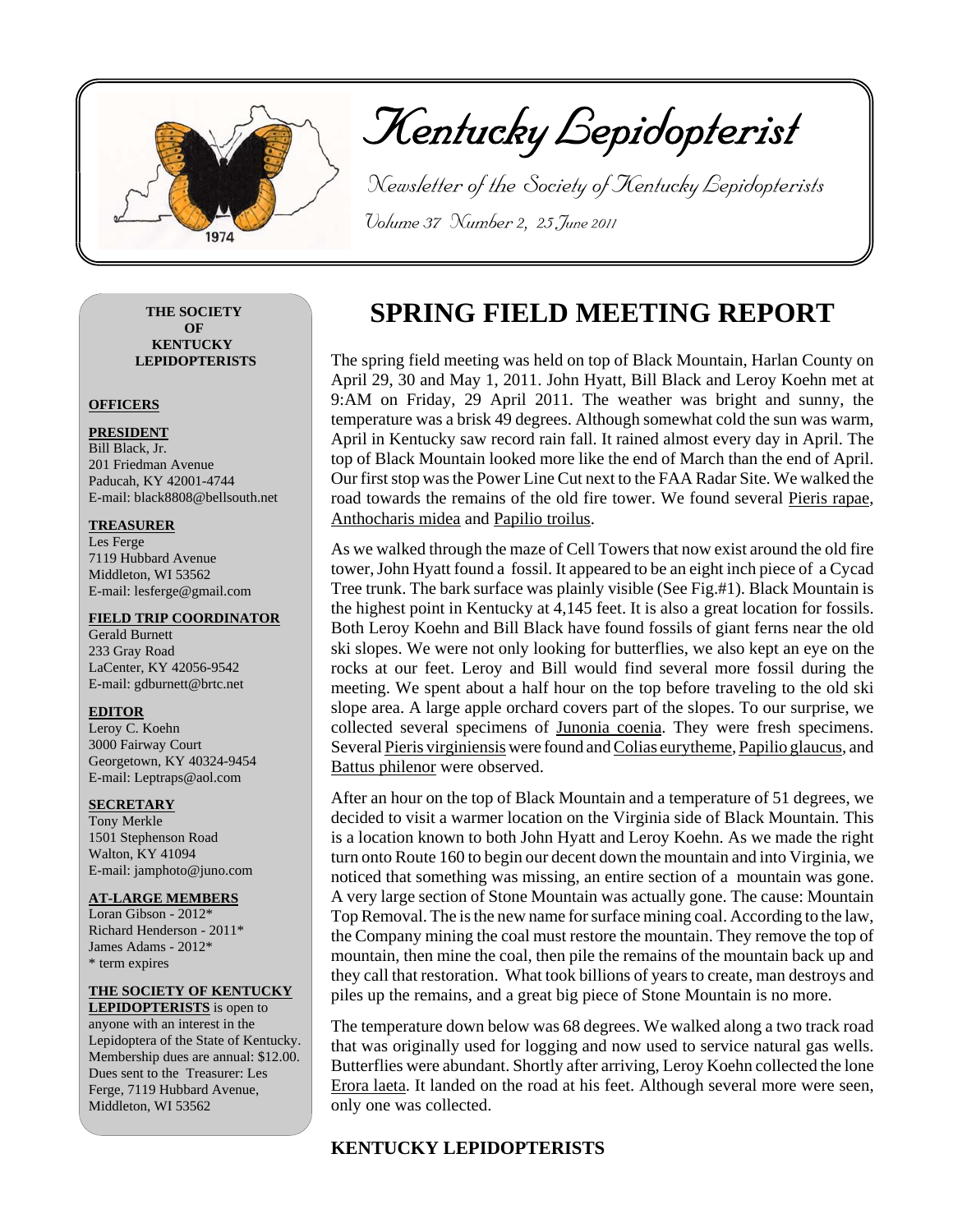We spent the remainder of the afternoon searching for Erora laeta. As we walked along the road, we noticed a number of Paulownia trees in bloom. Commonly know as the Empress Tree, Bill Black knew a great deal about Paulownia tree. It is an interesting tree with an even more interesting history.



As the afternoon waned John Hyatt led the way to Big Stone Gap to a Pizza Parlor for dinner. After dinner John Hyatt returned to Kingsport, TN and Leroy Koehn and Bill Black set out light traps and spent the night at the Benham School House Inn.

Saturday morning Bill Black and Leroy Koehn met Jim and Suzanne Vargo on the top of Black Mountain. The temperature was in the upper 50's with a clear sky. We spent several hours on top and found more species. Leroy Koehn collected a worn male Celastrina nigra near the Fire Tower area and several more Junonia coenia were found. We found no Erora laeta on top. We returned to the spot on the Virginia side of the Black Mountain. Mud puddle clubs were numerous and butterflies in general were abundant. Leroy Koehn collected four larvae of Speyeria. (Two were Speyeria cybele and both produced parasitic Tachinid flies, one Speyeria aphrodite which produced an adult male and one Speyeria diana which produced a parasitic Braconid wasp). We collected several specimens of **Amblyscirtes** vialis and A. hegon.

As we walked farther down the road we discovered a huge rock that had recently broken away from a cliff face and fallen standing up. The photograph (Fig.# 2) illustrates this huge stone and where is came from. We believe it fell within the last three or four months. Leroy Koehn believes that if he had been here alone collecting and this monstrous stone would have fallen on him, he would never be found.

Leroy Koehn departed for home around 4PM and Bill Black, and the Vargo's returned to the top of Black Mountain to set up lights to collect moths. They spent the night at the Benham School House Inn and began their journeys home on Sunday morning.

Epargyreus clarus Erynnis icelus Erynnis brizo Erynnis juvenalis Erynnis baptisiae Amblyscirtes vialis Amblyscirtes hegon Battus philenor Papilio polyxenes Papilio troilus Papilio Glaucus Eurytides marcellus Pieris virginiensis Pieris rapae Anthocharis midea Colias eurytheme Colias philodice Feniseca tarquinius Calycopis cecrops

List of the 38 species of Butterflies

Calycopis cecrops Callophrys augustus Parrhasius m-album Strymon melinus Erora laeta Cupido comyntas Celastrina ladon Celastrina nigra Glaucopsyche lygdamus Speyeria diana (larva) Speyeria cybele (larva) Speyeria aphrodite (larva) Polygonia interrogationis Polygonia coma Nymphalis antiopa Vanessa virginiensis Junonia coenia Phyciodes tharos Cyllopsis gemma



Black Mountain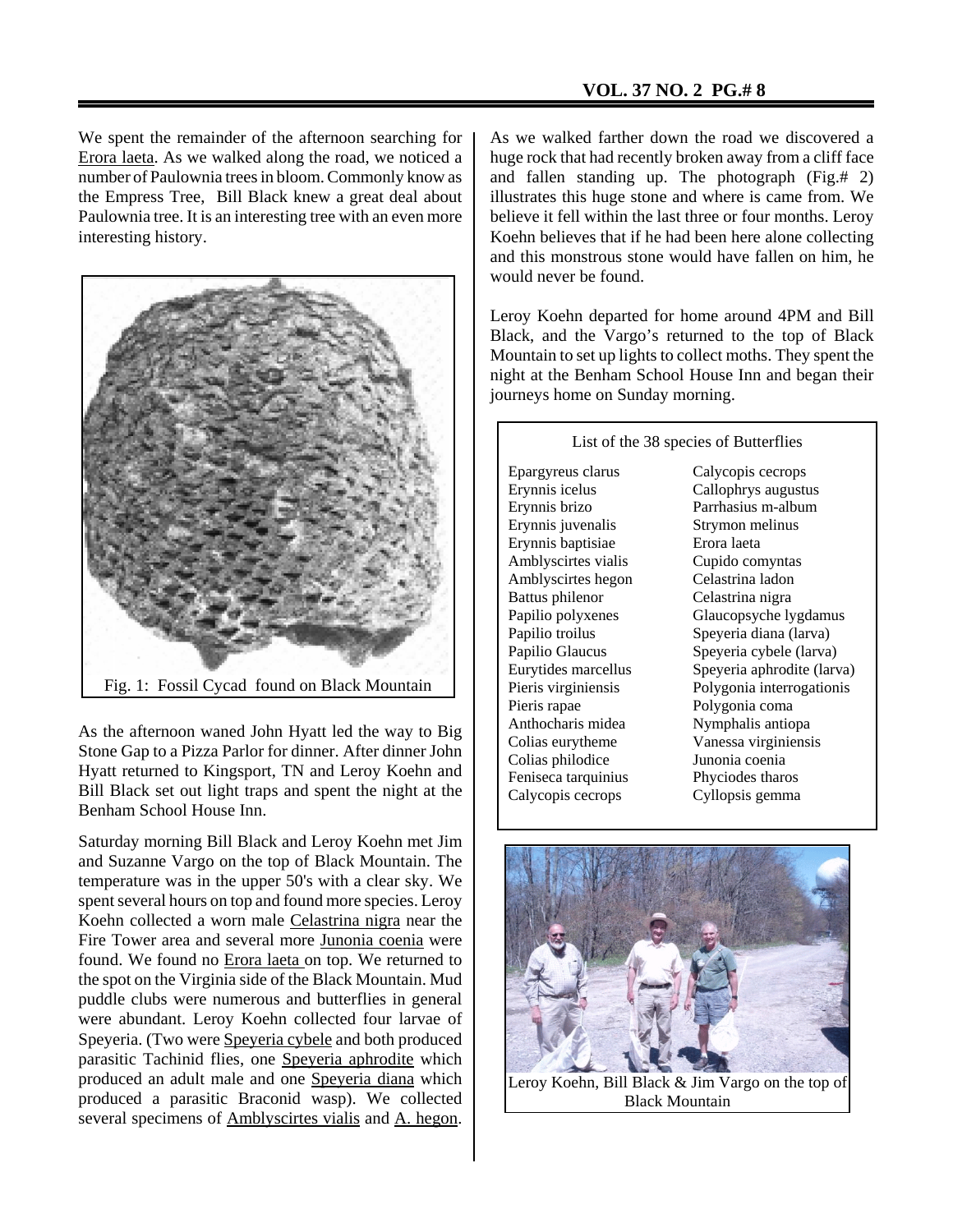

Fig. 2: The huge rock broke away from to of the rock face above and landed upright.



Bill Black did not have time to sort his light trap. He wrapped a shirt around it and placed his hat on the top to keep it cool. He drove around all day with it!

## **ANNUAL BUTTERFLY COUNT JULY 9, 2011 LED BY DR. CHARLES V. COVELL**

The Annual July 4th Butterfly Count at Horner Wildlife Sanctuary in Oldham County, Kentucky, will be held Saturday July 9 , 2011. We will meet at 9:30AM at the (Now Closed) Brownsboro General Store & Restaurant (The only business building) in Brownsboro, one mile east of Exit 14 of I-71. After briefing and assignment of teams, we will count butterflies from 10AM to 3PM. If it is a completely rainy day, we will hold the count on Sunday July 10, 2011 at the same time.

Please wear boots, long pants, long sleeve shirts and a hat. Bring repellant for ticks, jiggers and mosquito's. We will have some nets to loan. You are free to leave whenever you wish.

For additional information, contact Dr. Charles V. Covell at: 502-639-2691.

Dr. Covell will need some help from Society members. Please contact Dr. Covell if you would like to help.

\*\*\*\*\*\*\*\*\*\*\*\*\*\*\*\*\*\*\*\*\*\*\*\*\*

Beginners and children are encouraged to attend.

# **SPRING 2011, GOOD FOR KENTUCKY BUTTERFLIES, WEATHER PERMITTING BY LORAN GIBSON**

Spring of 2011 will be remembered throughout history for extreme weather events! In Kentucky, we experienced many severe storms and much heavier than average rains in April and early May. These storms resulted in flooding throughout the state, especially in the Jackson Purchase. According to Gerald Burnett, Ballard WMA was completely under water for many weeks along with lots of the other Mississippi River and lower Ohio River localities that we, as lepidopterists, have become accustomed to visiting. Hopefully populations of moths and butterflies will not be drastically affected by the unusual weather and flooding! (Cont. on Pg.# 10)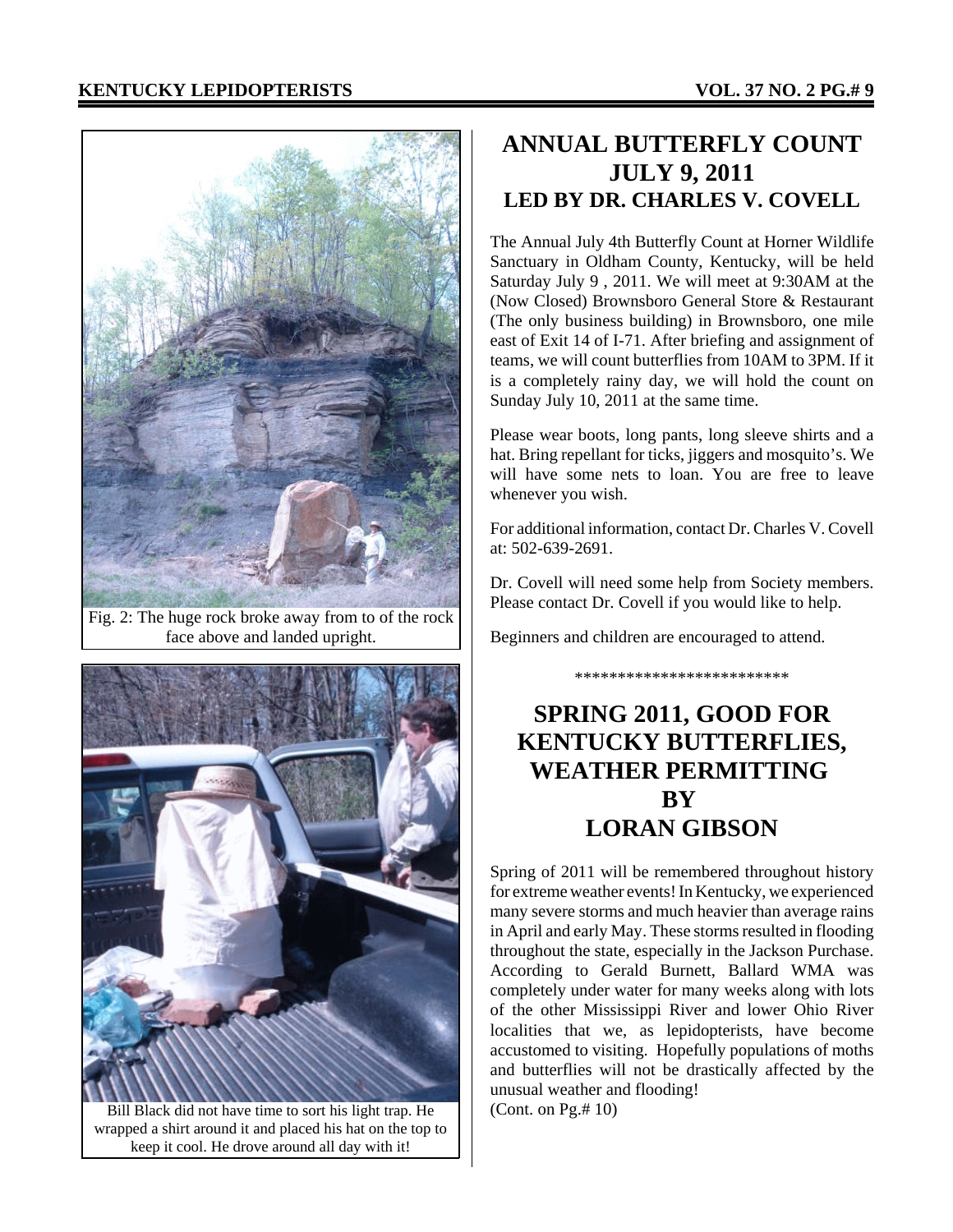Winter 2010-2011 provided lots of snowfall once again. Typically, Lepidoptera populations seem to benefit from above average snow accumulations. Maybe it is because heavy snows tend to insulate the surface of the ground and over-wintering stages of moths and butterflies from extreme cold. I have no data supporting this, but I have observed several years with above average numbers of butterflies and moths and greater diversity of species occurring after hard winters.

So far, spring of 2011 has provided few days with enough sun to actually get into the field and search for butterflies! On the few good days between cloudy and stormy ones butterfly numbers and variety of species present has been above average. Several new county records for butterflies have been reported. Numbers of several species have been much greater than average in some localities. Tiger, Spicebush and Zebra Swallowtails have all been present in huge numbers in Daniel Boone National Forest. Mud-puddle clubs with 50 or more Tiger swallowtails and larger than usual numbers of the other two species have been common. Ellis Laudermilk and I observed large numbers of Brown Elfins (Callophrys augustinus) along the Sheltowee Trace Trail in Lee County on 5 April. The species had not been reported from Lee County previously. The Cobweb Skippper (Hesperia metea) was found in larger than usual numbers along a sandy ridgetop in Daniel Boone National Forest in McCreary County on 14 April. A substantial population of Dusted Skippers (Atrytonopsis hianna) was observed in Pulaski County on 20 May.This colony was discovered in 2010, but numbers of individuals were much greater in 2011. Ellis Laudermilk reported finding Olympia Marbles (Euchloe olympia) in a few new counties in the eastern Knobs by searching steep ridgetops and knobs which have power line cuts or gas line cuts crossing them. This seems to work well. Ellis and I found a new Olympia Marble colony on 13 April in Bullitt County using this strategy.

Some common species have been rare and species that are usually recorded have gone unseen by me this spring. I checked several good growths of Carolina Vetch in April, but Silvery Blues (Glaucopsyche lygdamus) were not found around any of them. The Harrison County Silvery Blue population that feeds on Common Vetch was out in normal numbers on 17 April, but those were the only G. lygdamus seen by me this year! I have not found the Appalachian Azure (Celastrina neglecta-major) this year. Usually, that species flies in late April and early May. I was not able to get into the field during that period of time due to terrible weather.

Maybe someone will report seeing them. So far I have not observed the American Copper (Lycaena phlaeas

hypophlaeas) this year. Again, this could be due to poor weather. I checked a good location for that species here in Boone County this morning (22 May) and none were seen. I suspect that I missed the first brood and the second has yet to emerge.

So far this spring I have spent at least part of eight days in the field, beginning 6 April through 22 May. These days were spent in the following counties: Lee, Estill, Wolf, Powell, Menifee, Clinton, Elliott, Rowan, Robertson, Bullitt, McCreary, Harrison, Laurel, Pulaski & Boone. Fifty six species of butterflies have been recorded so far. This seems to be one of the best springs for diversity in recent years, although time-in-the-field has been limited by poor weather. Hopefully weather will improve so that we can see how good 2011 might actually be.

\*\*\*\*\*\*\*\*\*\*\*\*\*\*\*\*\*\*\*\*\*\*\*\*\*

## **"RARE SPRING MOTH" BY LORAN GIBSON**

Roger Ziebold collected the first known Kentucky specimen of the "Rare Spring Moth", Heliomata infulata (Grote) in Knott County on 19 June 1987 (just barely in spring). I captured two additional specimens on 14 April 2011. They were on a Forest Service road in McCreary County. The road lead along a sandy ridge top where I was searching for tiger beetles. As I approached a large mud-puddle I saw a small insect flying quickly and erratically near the water in the puddle and then around nearby vegetation. When the moth alighted I could see that it was a "Rare Spring Moth". I captured it. As I continued along the road the most common butterfly encountered was Hesperia metea. The location is savannah-like with lots of Andropogon grass and, no doubt, Little Bluestem, Schizachyrium scoparium, although the latter grass species was not apparent. Trees were scarce along the ridge with a few oaks and pines nearby. On the return trip I saw another H. infulata near the same mud-puddle. This one was captured as well. I could see nothing unusual about the mud-puddle location.

I think the common name of this species is appropriate. I have spent much time in the field in all parts of Kentucky over the past forty years and these were the first individuals of this species I have encountered. (Cont. on Pg.# 11)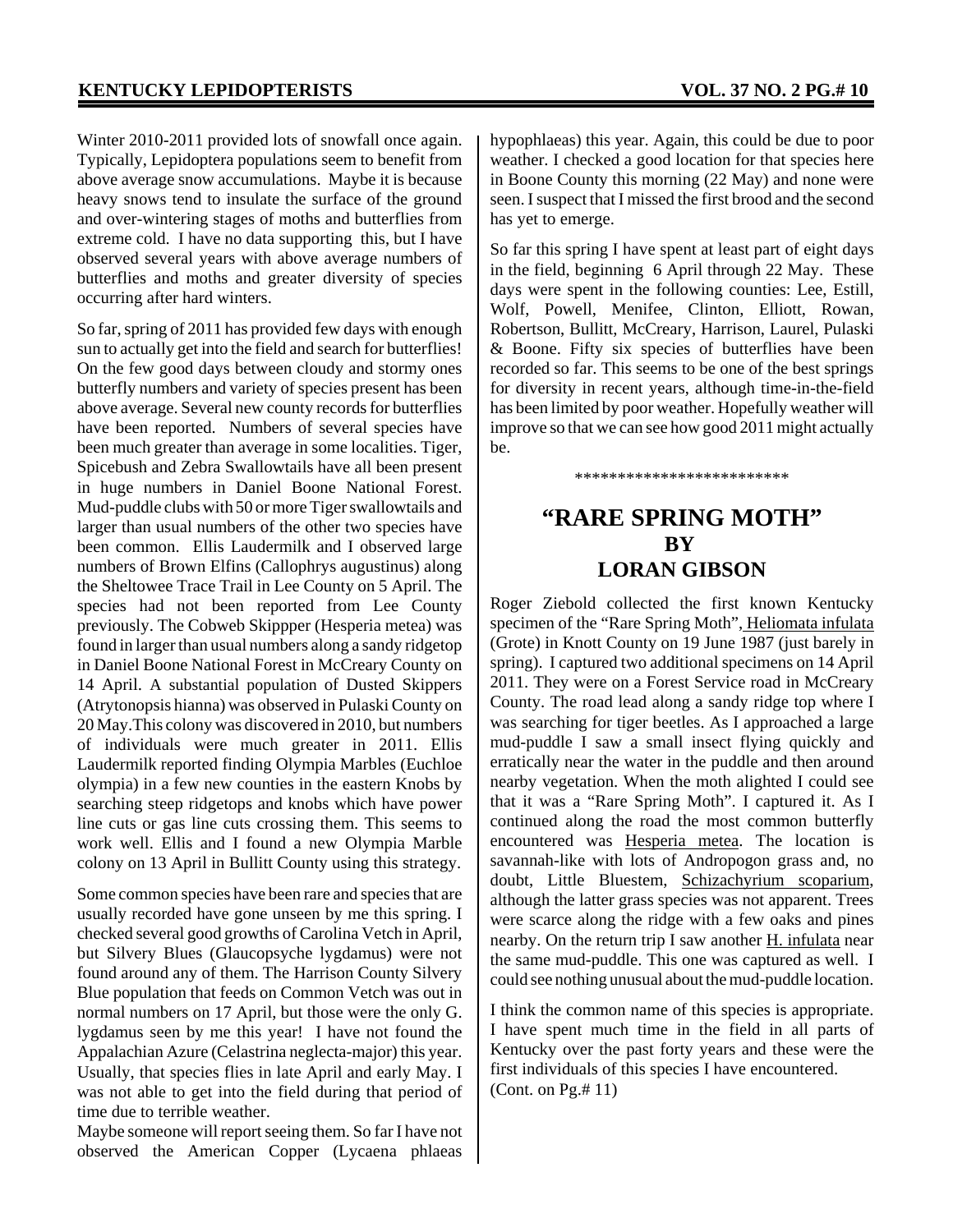## **KENTUCKY LEPIDOPTERISTS VOL. 37 NO. 2 PG.# 11**



Photo above shows Heliomata infulata on the left and "Common Spring Moth" H. cycladata Grote & Robinson on the right for comparison.

\*\*\*\*\*\*\*\*\*\*\*\*\*\*\*\*\*\*\*\*\*\*\*\*\*

# **SOCIETY OF KENTUCKY LEPIDOPTERISTS ACTIVITIES MARK YOUR CALENDAR**

9 & 10 September 2011 - Late Summer Field Trip to Far Western Kentucky. Trip leader Gerald Burnett

11 & 12 November 2011 - Annual Meeting in Lexington, Ky. Organizer: Leroy Koehn.

The date is an away game for Football. The University of Kentucky's football scheduled is now confirmed. There will be meeting activities all day on Friday 11 November. Including a Friday night "Get Together".

There will be more information about these activities in future newsletters.

# **DUES REMINDER**

Please check your dues status, the year following you name on the address label indicates the last year for which dues were paid. Send payment to Les Ferge whose address is listed on the front cover. Those in arrears after 1 July 2011 will no longer receive the Newsletter.

## **NEWSLETTER UP DATE**

As we look forward to the late summer field meeting in Western Kentucky this coming year, please plan on joining us. It is always a great weekend in the field and Gerald Burnett and Bill Black provide excellent accommodations and great locations to visit. Mark your calendar: 9, 10 & 11 September 2011.

Your Editor needs short articles, field reports and anything that may interest the membership. Did you take any photographs of interesting species this season? Send them to the Editor.

\*\*\*\*\*\*\*\*\*\*\*\*\*\*\*\*\*\*\*\*\*\*\*\*\*

## **BLACKLIGHT & GOLF?**

During one of my trips to Perry County, Indiana in May searching for Lepidoptera, I stopped at a Waffle House in Corydon, IN for breakfast. After enjoying a tasty meal of Steak & Eggs, I headed for my car when I noticed the building behind the restaurant. A single word in the sign identifying the business caught my eye: "BLACKLIGHT". Here it was, an Indoor Blacklight Golf Course. An Indoor Put-Put Golf course. I figured that all of the UV light would attract a moth or two. I visioned windows and door ways covered with Moths. But a walk around the building produced not a single moth.

I returned a week later at 4AM on my way to Illinois and again found not one moth. (It did not improve my golf game either). To say the least, I was disappointed. But all that UV???